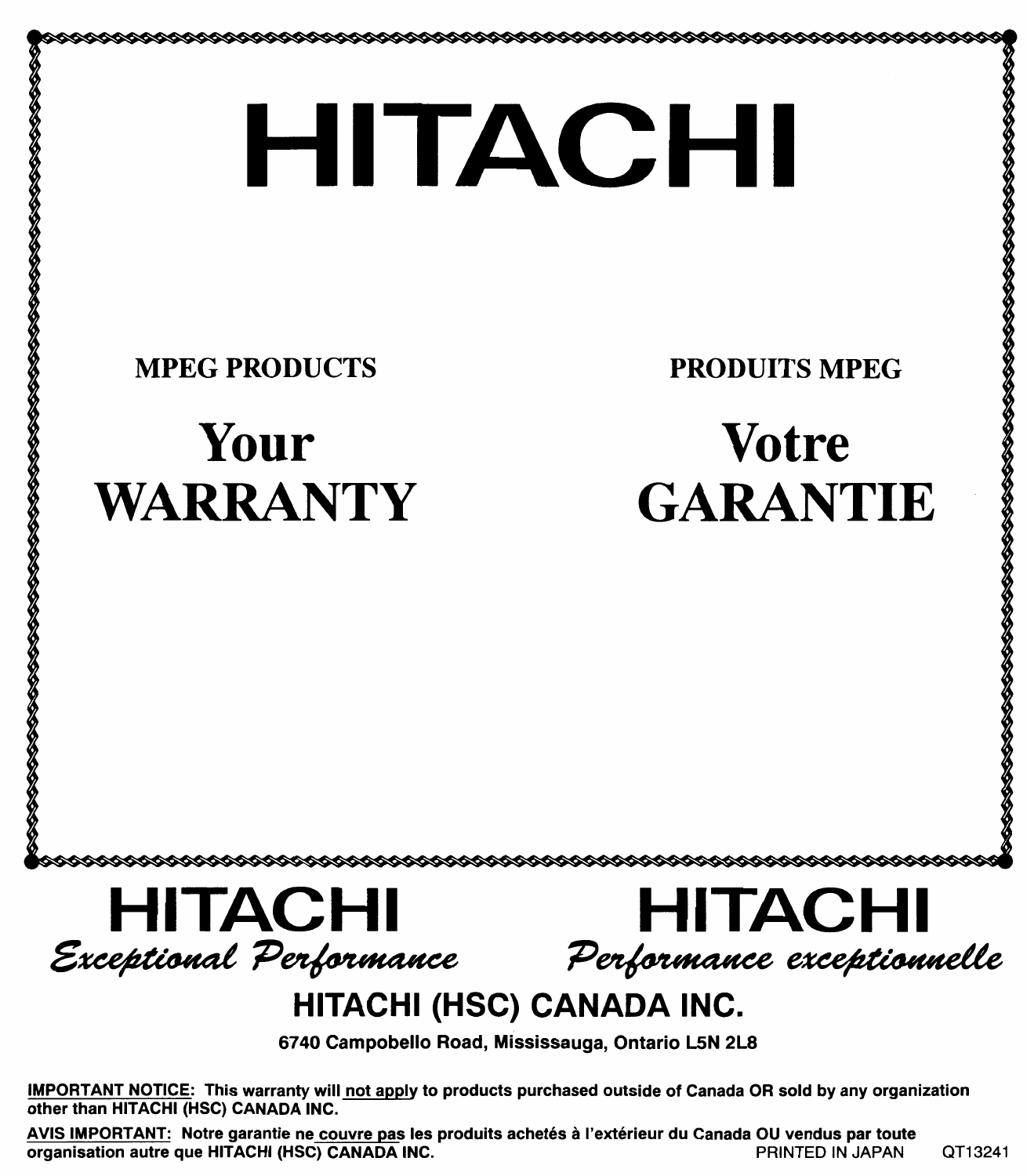Hitachi MPEG PRODUCTS are guaranteed to be free from defects in workmanship and material. If any failure resulting from either workmanship or material defect should occur under normal and proper usage within the period stated hereunder from the original provable date of purchase, such failure should be repaired at no<br>cost to the buyer, provided the defective product is brought

#### **IMPORTANT: KEEP THIS WARRANTY CARD AND ATTACH IT TO YOUR BILL OF SALE FOR FUTURE USE.**

### **WARRANTY PERIOD**

### **MPEG Camera, Hard Disk, ISA Interface Board, ECP Adapter, SCSI Adapter, 1 year parts and labour.**

Ali goods returned to either Hitachi or a Hitachi Authorized Service Center must be shipped on a "PREPAID BASIS". To avoid any damage to the returned goods, please ensure that proper packaging procedures are followed. **A** short written description of the problem along with proof of warranty should accompany the product returned for repair. Only products under warranty will be returned on a no-charge basis to the customer. The customer is responsible for all transport costs if the product is no longer under warranty.

### **WARRANTY DOES NOT COVER:**

- 1. Products received for repair without sales or delivery receipt showing date of purchase by the original customer.
- **2. Damages caused by incorrect use, carelessness, unauthorized alterations, improper storage or unauthorized service or repalrs.**
- 3. Damage caused by fire, flood, lightning, acts of God, or other events beyond the control of Hitachi.
- 4. Batteries, floppy disks, earphones, accessories and external parts such as<br>cabinet and knobs.<br>5. PRODUCTS PURCHASED OUTSIDE CANADA.
- 
- 
- 6. Products used outside Canada.<br>7. In transit damage claims, improper handling by carrier or post offices.<br>8. Products or parts thereof which have had serial numbers removed altered or
- defaced.
- 9. Products used for commercial purposes or institutions.
- 10. \*\*\* PRODUCTS USED FOR RENTAL\*\*\*
- 11. In home service at the customer's location.
- 
- 12. Original installation (set-up) and all normal maintenance needed.<br>13. The replacement of the MPEG camera pickup element if the pickup<br>element has been OVER-EXPOSED to an intense source of light.
- Products sold in Canada by any organisation other than HITACHI (HSC) CANADA INC.
- 15. Hard disk data damage.
- 16. Damage to data in computer due to installation of provided software.

IMPORTANT: This warranty is in lieu of all other warranties, guarantees, or agreements whether express or implied, and no person, dealer or company is authorized to change, modify, or extend its terms in any manner whatsoever.

'a réparée sans frais<br>l'appareil sera réparé

#### **IMPORTANT: GARDER CETTE CARTE DE GARANTIE AINSI QUE LA FACTURE D'ACHAT POUR CONSULTATIONS FUTURES**

## PÉRIODE DE GARANTIE

#### Caméra MPEG, Disque dur, Carte d'interface ISA, Adaptateur ECP, Adaptateur SCSI, 1 an sur les pièces et la main-d'oeuvre.

Les dépenses encourues, s'il y a lieu, pour le transport ou la livraison à nos centres de service Hitachi ou Dépôts de service autorisés, sont aux frais de l'acheteur. Le produit doit être emballé de faço**n adéquate tout en s'assurant d'y inclure une courte descr**iption du problème ainsi qu'une PREUVE validant la garantie. Hitachi<br>assumera les frais de transpor**t du retour s'il y a lieu** 

## CETTE GARANTIE NE S'APPLIQUE PAS DANS LES CAS SUIVANTS:

- 1. Produit reçu pour réparation sans preuve validant la garantie
- 2. Dommages résultant de négligence, mauvais usage, réparation sans autorisation, entreposage inadéquat et toute réparation faite par des centres de service non autorisés par Hitachi.
- Dommages ou pertes échappant à tout contrôle de la part d'Hitachi tel que: **feu, inondation, foudre, etc.**
- Les batteries, les disquettes, les écouteurs et toutes parties externes tel que boutons et cabinet.
- 5. PRODUITS ACHETÉS À L'EXTÉRIEUR DU CANADA.<br>6. Produits utilisés à l'extérieur du Canada.
- Produits utilisés à l'extérieur du Canada.
- **7. Dommages encourues dus à une mauvaise manipulation du transporteur ou**  de la poste.
- **8. Produits dont le numéro de série a été enlevé, retouché ou effacé.**
- 
- 10. \*\*\* PRODUITS UTILISÉS POUR LA LOCATION\*\*\*
- 
- 11. Réparations faites à domicile.<br>12. Installation originale, ajustement extérieur et tout travail d'entretien normal.
- 13. Le remplacement des capteurs de caméra MPEG, si ces capteurs ont été SUREXPOSES à des sources lumineuses intenses.
- 14. Produits vendus au Canada par toute organisation, autre que HITACHI
- 15. Détérioration des données du disque dur.
- 16. Endommagement des données dans l'ordinateur à la suite de l'installation du logiciel fourni.

**IMPORTANT:** Cette garatie ne peut être modifiée par aucune autre garantie ou entente, écrite ou verbale. Aucune personne, marchand ou maison n'est autorisé à **la changer, la modifier ou** *à* **en élargir les clauses d'aucune manière.** 

HITACHI (HSC) CANADA INC.

## **(for your records / pour vos fiches)**

Madel No./N° de Modèle Serial No./N° de Série Date of Purchase/Date d'Achat

Dealer's Name/Nom du Marchand

Dealer's Address/Adresse du Marchand City/Ville City/Ville **City/Ville**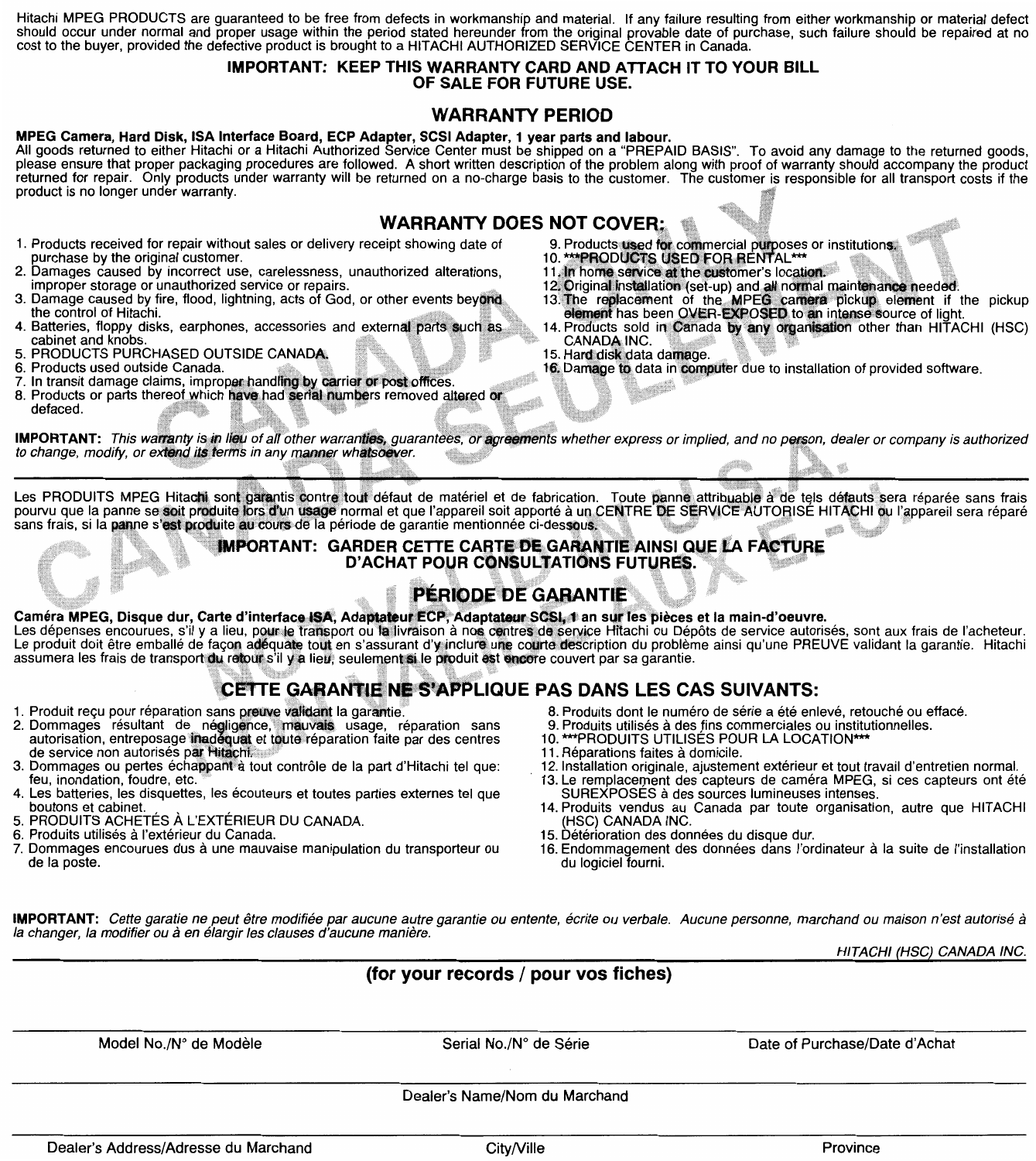Attn: 3890 Steve Reynolds Blvd Norcross Warranty 6A 30093-9702 Department

Hitachi Home Electronics (America), Inc

| くにくこ<br>:<br>?<br>?<br>ì |  |
|--------------------------|--|
| <b>CCOUNTY</b>           |  |

| I           |  |
|-------------|--|
| c<br>C<br>り |  |
|             |  |
|             |  |
| D<br>Ξ      |  |
| Ξ           |  |
| I<br>I      |  |
| П           |  |
|             |  |
|             |  |
|             |  |
|             |  |
|             |  |
|             |  |
| j           |  |
|             |  |
|             |  |

| UNITED STATE<br>NO POSTAGI<br><b>NECESSARY</b><br><b>IF MAILED</b><br><b>NTHE</b> |  |
|-----------------------------------------------------------------------------------|--|

# **HITACHI**

Hitachi Home Electronics (America), Inc. Hitachi Sales Corporation of Hawaii, Inc.

## • MPEG CAMERA **• HARD DISK • ISA INTERFACE BOARD**  $\cdot$ ECP ADAPTER **SCSI ADAPTER**

## **Conditions of Hitachi Limited Warranty**

Hitachi MPEG Products are warranted to be free of defects in parts and workmanship at the time of purchase by the original owner. If this product is found to be defective, Hitachi will repair or replace defective parts at no charge to the original owner. Parts used for replacement are warranted for the remainder of the original Limited Warranty period. For 90 days from the date of original purchase, Hitachi will provide labor for the repair or replacement of defective parts without charge, subject to the following conditions:

- 1. Owner must provide verification of the date of purchase when requesting Limited Warranty Service. (Dated Sales Receipt Required)
- 2. All repairs must be performed by a Hitachi Authorized Service Facility.

## **LIMITED WARRANTY**

Hitachi Home Electronics (America), Inc. and Hitachi Sales Corporation of Hawaii ("Hitachi,") warrants this component in duration as stated below:

90 DAYS LABOR (Carry-in) **1 YEAR PARTS (Except Battery)** 

For information concerning repairs, operation, technical assistance or for referral to the location of your nearest Authorized Service Facility or Parts Distributor, call  $-800$ -HITACHI (1-800-448-2244)

## HITACHI HOME ELECTRONICS (AMERICA), INC.

3890 Steve Reynolds Blvd. Norcross, GA 30093 Tel: 770-279-5600

## HITACHI SALES CORPORATION OF HAWAII

3219 Koapaka St. Honolulu, HI 96819 Tel: 808-836-3621

(Continued on reverse side)

## 

Detach

**before** 

e mailing

Printed in Japan (A)